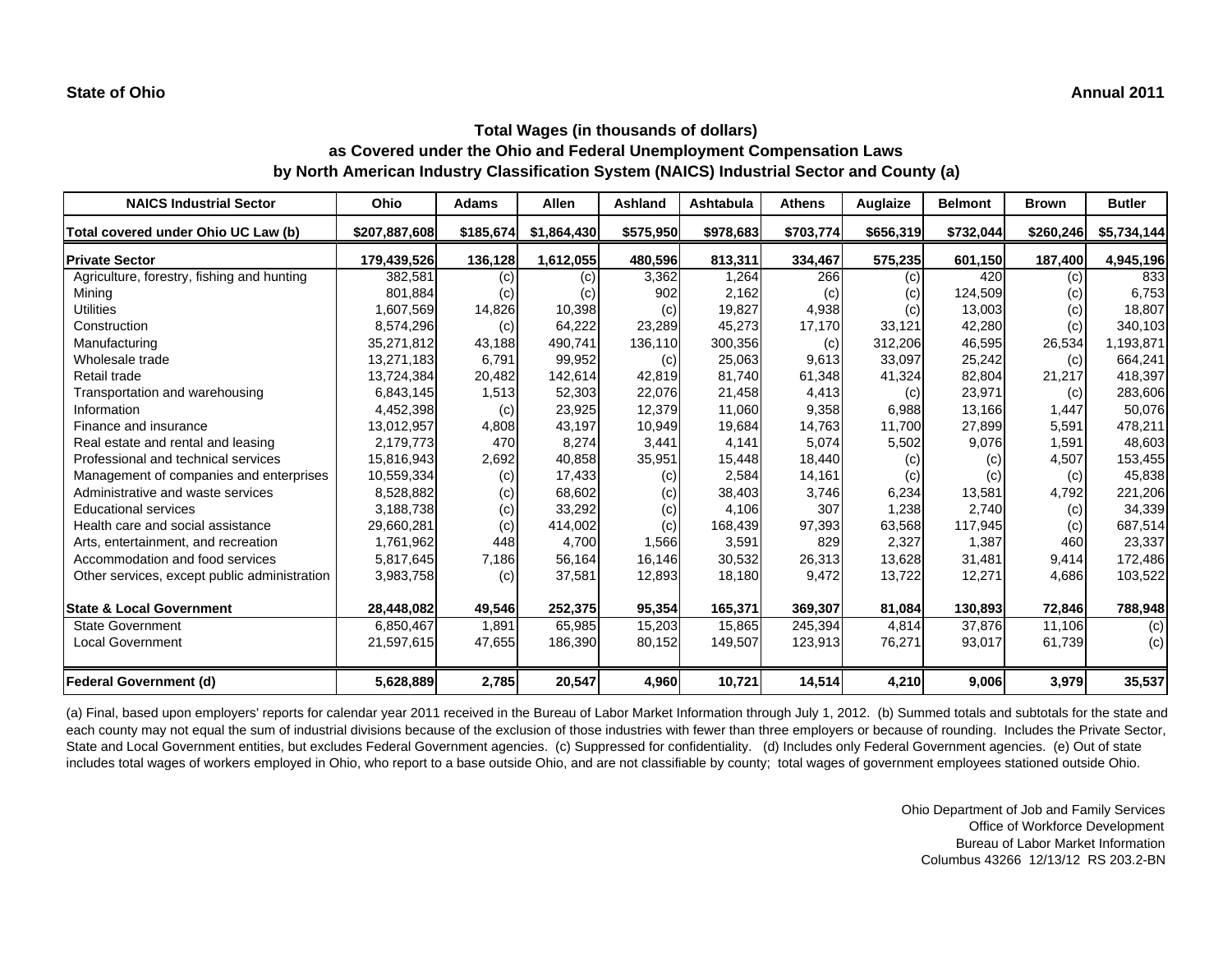| <b>NAICS Industrial Sector</b>               | Carroll   | Champaign | <b>Clark</b> | <b>Clermont</b> | <b>Clinton</b> | <b>Columbiana</b> | Coshocton | Crawford | Cuyahoga               | <b>Darke</b> |
|----------------------------------------------|-----------|-----------|--------------|-----------------|----------------|-------------------|-----------|----------|------------------------|--------------|
| Total covered under Ohio UC Law (b)          | \$160,985 | \$328,009 | \$1,626,985  | \$1,986,518     | \$583,083      | \$907,100         | \$352,257 |          | \$429,114 \$32,330,186 | \$566,324    |
| <b>Private Sector</b>                        | 130,793   | 260,612   | 1,386,950    | 1,687,676       | 499,034        | 755,308           | 301,329   | 359,180  | 28.550.958             | 491,900      |
| Agriculture, forestry, fishing and hunting   | (c)       | (c)       | 11,447       | 778             | 517            | 2,743             | 1,745     | (c)      | 5,356                  | (c)          |
| Mining                                       | (c)       | (c)       | 2,325        | 162             | 287            | 9.915             | 12,484    | (c)      | 19.706                 | (c)          |
| <b>Utilities</b>                             | 2,677     | (c)       | (c)          | 40,175          | (c)            | 10,876            | 32,873    | (c)      | 115,070                | 3,443        |
| Construction                                 | 6,175     | 7,211     | 39,900       | 97,540          | 8,631          | 34,177            | 6,920     | 13,391   | 1.040.004              | 33,152       |
| Manufacturing                                | 47,942    | 126,017   | 324,329      | 276,067         | 151,659        | 210,812           | 112,456   | 144,232  | 4,190,577              | 165,161      |
| Wholesale trade                              | 3,368     | 14,091    | (c)          | 147.699         | (c)            | 43,204            | 5,017     | 19,743   | 2,138,550              | 29,296       |
| Retail trade                                 | 20,334    | 23,902    | 124,373      | 222,892         | 35,840         | 95,005            | 24,699    | 29,996   | 1,570,041              | 42,442       |
| Transportation and warehousing               | 8,773     | (c)       | 115,241      | 92,288          | 110,213        | 38,303            | 9,473     | (c)      | 872.824                | 37,931       |
| Information                                  | 1,296     | 3,250     | 11,930       | 85,838          | 11,753         | 5,240             | 2,399     | 1,373    | 816,424                | 3,316        |
| Finance and insurance                        | 2,207     | 7,605     | 89,078       | 182,944         | 21,915         | 21,280            | 8,058     | 26,601   | 2,943,934              | 23,826       |
| Real estate and rental and leasing           | 931       | 1,824     | 13,848       | 28,094          | 3,504          | 5,282             | 1,693     | 2,025    | 555,023                | 2,340        |
| Professional and technical services          | 2,626     | 12,581    | 37,484       | 97,324          | 7,363          | 15,223            | (c)       | 12,356   | 3,032,986              | (c)          |
| Management of companies and enterprises      | (c)       | (c)       | 56,126       | 24,784          | 10,923         | 6,785             | (c)       | (c)      | 1,775,821              | (c)          |
| Administrative and waste services            | 1,780     | (c)       | 41,372       | 64,628          | 8,847          | 32,636            | 10,508    | (c)      | 1,413,533              | 10,232       |
| <b>Educational services</b>                  | (c)       | (c)       | 30,224       | 11,876          | (c)            | 10,872            | 454       | (c)      | 749,054                | 798          |
| Health care and social assistance            | (c)       | (c)       | 275,338      | 178,336         | (c)            | 159,246           | 50,930    | (c)      | 5,408,618              | 75,657       |
| Arts, entertainment, and recreation          | 820       | 1,643     | 5,440        | 12,543          | 860            | 3,101             | 1,574     | 793      | 523,707                | 2,161        |
| Accommodation and food services              | 5,277     | 10,420    | 59,309       | 83,891          | 14,471         | 25,535            | 7,810     | 11,430   | 776,258                | 10,794       |
| Other services, except public administration | 4,395     | 4,387     | 57,084       | 39,819          | 7,335          | 25,073            | 4,839     | 6,497    | 603,473                | 8,765        |
| <b>State &amp; Local Government</b>          | 30,192    | 67,397    | 240,036      | 298,842         | 84,049         | 151,791           | 50,928    | 69,933   | 3,779,227              | 74,424       |
| <b>State Government</b>                      | 1,506     | 2,411     | 8,546        | 27,593          | 9,406          | 18,966            | 2,111     | 7,950    | 265,766                | 1,835        |
| <b>Local Government</b>                      | 28,686    | 64,986    | 231,490      | 271,249         | 74,642         | 132,825           | 48,817    | 61,984   | 3,513,461              | 72,589       |
| <b>Federal Government (d)</b>                | 1,928     | 3,289     | 34,775       | 18,030          | 8,688          | 36,882            | 4,435     | 4,197    | 1,206,134              | 5,063        |

(a) Final, based upon employers' reports for calendar year 2011 received in the Bureau of Labor Market Information through July 1, 2012. (b) Summed totals and subtotals for the state and each county may not equal the sum of industrial divisions because of the exclusion of those industries with fewer than three employers or because of rounding. Includes the Private Sector, State and Local Government entities, but excludes Federal Government agencies. (c) Suppressed for confidentiality. (d) Includes only Federal Government agencies. (e) Out of state includes total wages of workers employed in Ohio, who report to a base outside Ohio, and are not classifiable by county; total wages of government employees stationed outside Ohio.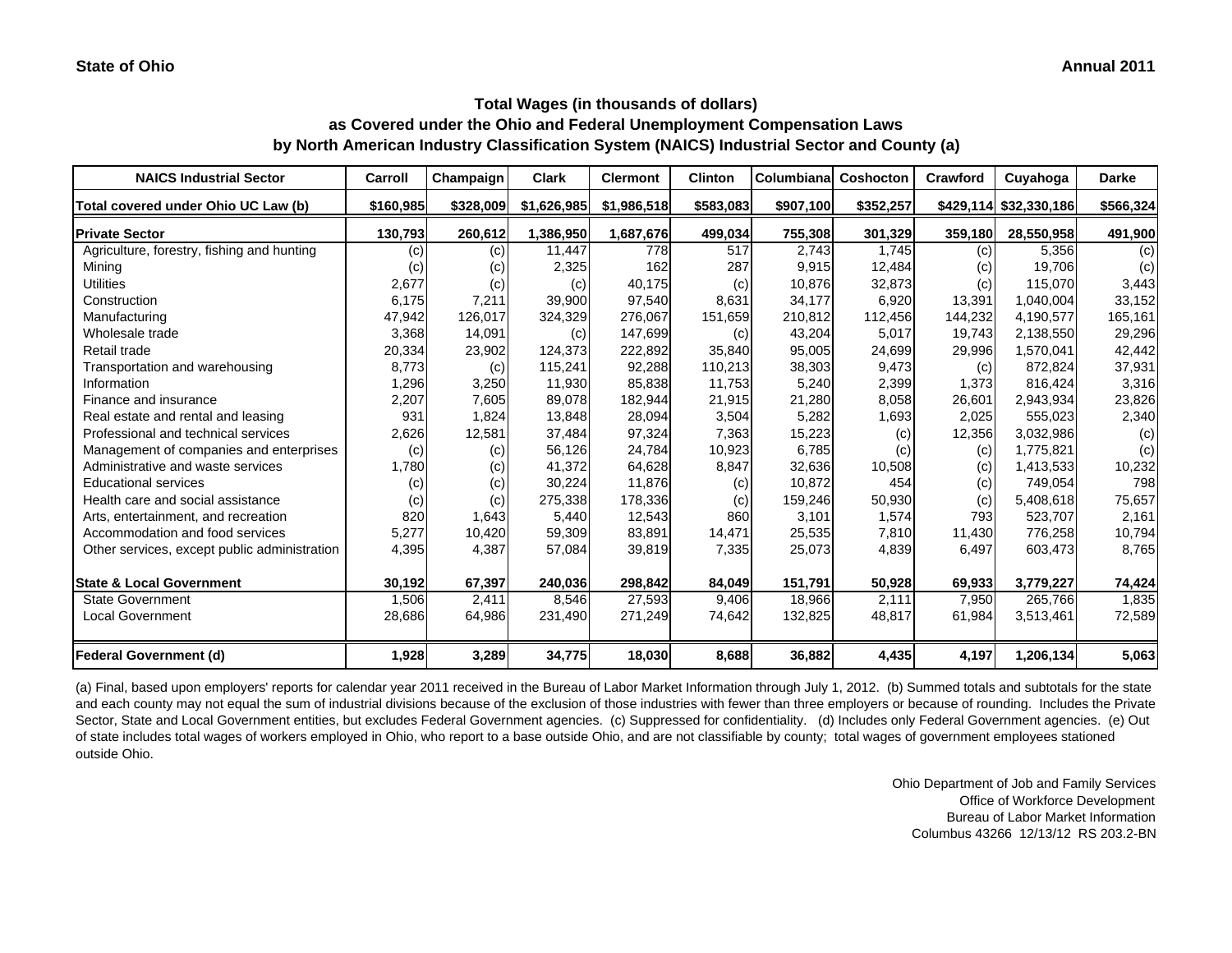#### **Annual 2011**

# **Total Wages (in thousands of dollars) as Covered under the Ohio and Federal Unemployment Compensation Laws by North American Industry Classification System (NAICS) Industrial Sector and County (a)**

| <b>NAICS Industrial Sector</b>               | <b>Defiance</b> | <b>Delaware</b> | Erie        | <b>Fairfield</b> | <b>Favette</b> | <b>Franklin</b>        | <b>Fulton</b> | Gallia    | Geauga      | Greene      |
|----------------------------------------------|-----------------|-----------------|-------------|------------------|----------------|------------------------|---------------|-----------|-------------|-------------|
| Total covered under Ohio UC Law (b)          | \$558,539       | \$3,586,354     | \$1,237,655 | \$1,290,786      |                | \$321,116 \$30,332,323 | \$594,738     | \$386,379 | \$1,190,053 | \$2,177,594 |
| <b>Private Sector</b>                        | 486,852         | 3,242,798       | 1,031,888   | 1,031,452        | 262,275        | 25, 154, 751           | 507,338       | 319,246   | 1,034,075   | 1,748,428   |
| Agriculture, forestry, fishing and hunting   | 1,274           | (c)             | (c)         | 1,307            | 1,885          | 11,055                 | (c)           | (c)       | (c)         | (c)         |
| Mining                                       | (c)             | (c)             | (c)         | 1,921            | (c)            | 24,768                 | (c)           | (c)       | (c)         | (c)         |
| <b>Utilities</b>                             | 716             | 10,702          | (c)         | 10,365           | (c)            | 205,085                | (c)           | 63,130    | (c)         | (c)         |
| Construction                                 | 13,173          | 111,222         | 44,858      | 60,556           | 9,338          | 1,015,101              | 27,592        | 12,413    | 76,325      | 62,832      |
| Manufacturing                                | 222,804         | 309,521         | 323,893     | 208,568          | 69,814         | 1,929,115              | 266,498       | 23,383    | 329,968     | 170,679     |
| Wholesale trade                              | 18,699          | 147,559         | 47,578      | 37,272           | (c)            | 1,622,740              | 33,469        | 3,526     | 86,769      | 65,102      |
| Retail trade                                 | 52,241          | 251,103         | 100,118     | 136,411          | 45,599         | 1,917,812              | 34,679        | 30,954    | 102,698     | 213,577     |
| Transportation and warehousing               | 18,371          | 151,534         | (c)         | 23,914           | 39,322         | 1,640,018              | (c)           | 13,119    | (c)         | (c)         |
| Information                                  | 8,296           | 66,010          | 12,257      | 10,360           | 1,706          | 936,331                | 3,011         | 3,152     | 6,353       | 56,340      |
| Finance and insurance                        | 27,040          | 403,634         | 29,293      | 28,584           | 15,705         | 2,981,011              | 12,602        | 14,835    | 36,291      | 65,804      |
| Real estate and rental and leasing           | 1,626           | 20,419          | 7,518       | 10,550           | 1,501          | 422,929                | 2,162         | 1,435     | 7,871       | 13,006      |
| Professional and technical services          | 8,503           | 1,117,105       | 22,042      | 40,619           | (c)            | 3,052,156              | 7,335         | (c)       | 49,401      | 581,701     |
| Management of companies and enterprises      | 5,034           | 49,833          | 7,075       | 14,375           | (c)            | 1,871,791              | 2,247         | (c)       | 9,255       | 11,944      |
| Administrative and waste services            | 9,045           | 101,511         | 24,238      | 94,980           | 4,668          | 1,504,058              | 7,719         | 5,729     | 72,059      | 75,912      |
| <b>Educational services</b>                  | (c)             | 39,175          | 5,408       | 7,107            | (c)            | 499,566                | (c)           | (c)       | 17,237      | 56,562      |
| Health care and social assistance            | (c)             | 214,650         | 198,491     | 241,883          | (c)            | 3,737,003              | (c)           | (c)       | 131.766     | 193,294     |
| Arts, entertainment, and recreation          | 784             | 51,106          | 67,106      | 4,798            | 1,683          | 212,013                | 3,982         | 426       | 8,820       | 9,633       |
| Accommodation and food services              | 14,296          | 136,592         | 76,788      | 61,372           | 13,268         | 899,738                | 12,444        | 11,851    | 27,150      | 96,782      |
| Other services, except public administration | 10,637          | 51,752          | 17,499      | 36,512           | 3,427          | 672,461                | 6,658         | 7,727     | 34,629      | 29,091      |
| <b>State &amp; Local Government</b>          | 71,687          | 343,556         | 205,767     | 259,334          | 58,840         | 5,177,573              | 87,400        | 67,134    | 155,979     | 425,349     |
| <b>State Government</b>                      | 4,106           | 41,400          | 48,029      | 40,151           | 1,894          | 2,618,890              | 7,498         | 19,935    | 11,750      | (c)         |
| <b>Local Government</b>                      | 67,581          | 302,156         | 157,738     | 219,183          | 56,947         | 2,558,683              | 79,902        | 47,199    | 144,229     | (c)         |
| <b>Federal Government (d)</b>                | 4,718           | 13,067          | 21,098      | 14,051           | 2,710          | 917,732                | 4,520         | 3,824     | 7,590       | 1,163,174   |

(a) Final, based upon employers' reports for calendar year 2011 received in the Bureau of Labor Market Information through July 1, 2012. (b) Summed totals and subtotals for the state and each county may not equal the sum of industrial divisions because of the exclusion of those industries with fewer than three employers or because of rounding. Includes the Private Sector, State and Local Government entities, but excludes Federal Government agencies. (c) Suppressed for confidentiality. (d) Includes only Federal Government agencies. (e) Out of state includes total wages of workers employed in Ohio, who report to a base outside Ohio, and are not classifiable by county; total wages of government employees stationed outside Ohio.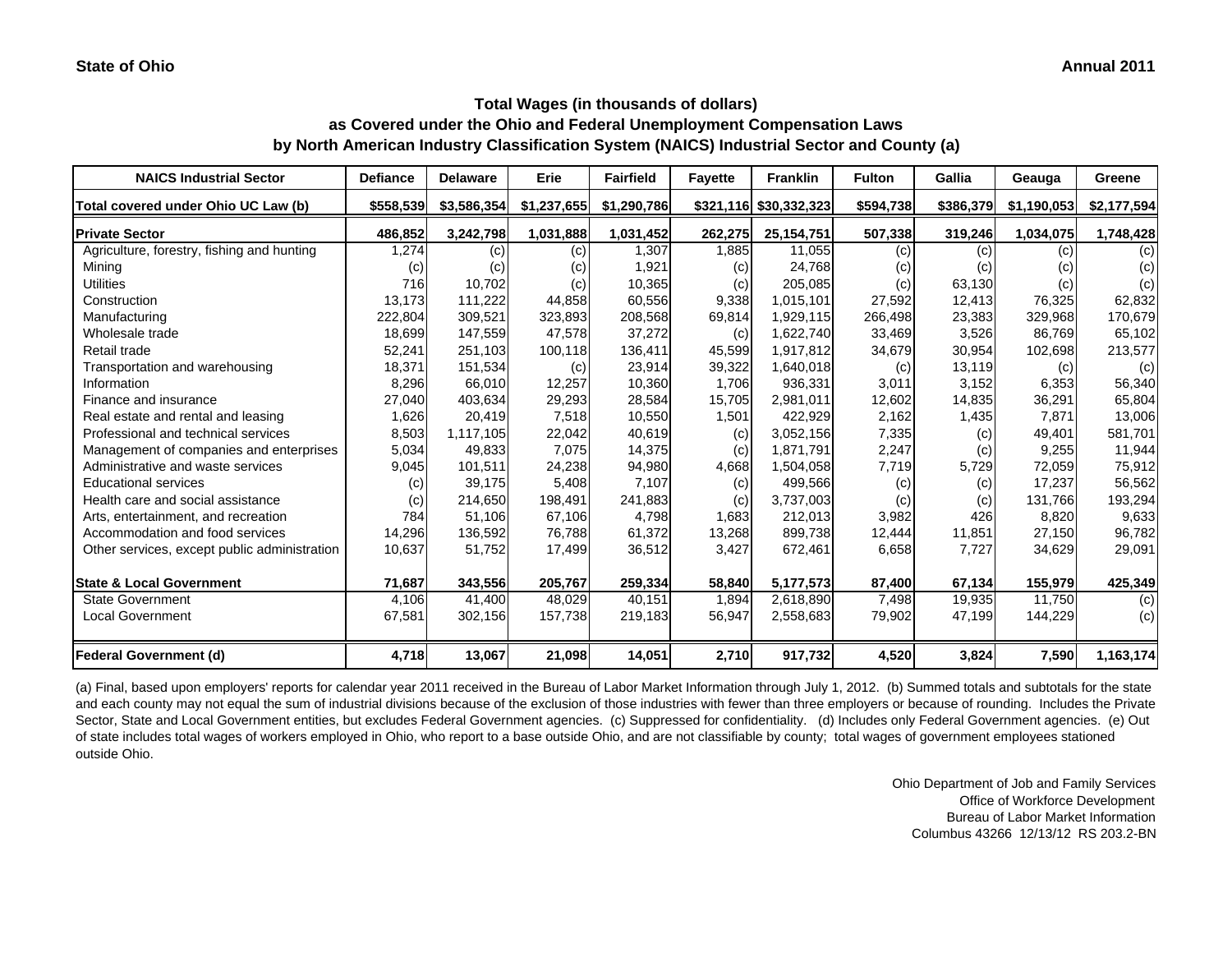#### **Annual 2011**

## **Total Wages (in thousands of dollars) as Covered under the Ohio and Federal Unemployment Compensation Laws by North American Industry Classification System (NAICS) Industrial Sector and County (a)**

| <b>NAICS Industrial Sector</b>               | Guernsey | <b>Hamilton</b>        | <b>Hancock</b> | <b>Hardin</b> | <b>Harrison</b> | Henry     | Highland  | Hocking   | <b>Holmes</b> | Huron     |
|----------------------------------------------|----------|------------------------|----------------|---------------|-----------------|-----------|-----------|-----------|---------------|-----------|
| Total covered under Ohio UC Law (b)          |          | \$453,119 \$24,470,709 | \$1,676,787    | \$255,715     | \$99,061        | \$384,024 | \$301,864 | \$198,876 | \$510,631     | \$719,055 |
| <b>Private Sector</b>                        | 367,127  | 22,517,794             | 1,549,003      | 210,270       | 78,707          | 310,479   | 213,821   | 126,939   | 454,695       | 627,810   |
| Agriculture, forestry, fishing and hunting   | (c)      | 4,717                  | 1,277          | 4,900         | 394             | (c)       | 794       | 574       | 4,529         | 15,250    |
| Mining                                       | (c)      | 5,022                  | (c)            | (c)           | 23,114          | (c)       | 1,475     | 5,114     | 4,455         | (c)       |
| <b>Utilities</b>                             | 2,902    | 99,528                 | 5,930          | 3,075         | (c)             | (c)       | 3,795     | 391       | (c)           | (c)       |
| Construction                                 | 27,118   | 952,177                | (c)            | 3,622         | 2,458           | 22,364    | 10,538    | 8,975     | 56,041        | 68,584    |
| Manufacturing                                | 122,808  | 3,125,961              | 485,974        | 77,118        | 17,555          | 148,232   | 63,189    | 36,698    | 197,007       | 248,790   |
| Wholesale trade                              | 10,661   | 1,657,569              | 64,570         | 12,606        | 5,248           | (c)       | 6,351     | 2,956     | 19,518        | (c)       |
| Retail trade                                 | 39,956   | 1,152,615              | 117,042        | 18,873        | 4,780           | 27,754    | 32,700    | 16,900    | 41,192        | 45,154    |
| Transportation and warehousing               | 9,398    | 437.891                | 89,804         | 6,949         | (c)             | 24,743    | 5,613     | 1,539     | (c)           | 36,506    |
| Information                                  | 2,995    | 568,527                | 16,076         | 1,560         | 597             | 4,093     | 9,992     | 1,452     | 2,318         | 9,476     |
| Finance and insurance                        | 9,551    | 1,827,446              | 26,693         | 6,876         | 1,279           | 11,045    | 14,426    | 6,807     | 14,416        | 15,710    |
| Real estate and rental and leasing           | 2,127    | 297,015                | 12,644         | 1,260         | 1,503           | 2,083     | 1,681     | 1,447     | 1,026         | 2,533     |
| Professional and technical services          | (c)      | 2,496,727              | 67,119         | 3,742         | 1,121           | 3,644     | (c)       | 2,389     | (c)           | 13,224    |
| Management of companies and enterprises      | (c)      | 3,338,580              | 41,215         | (c)           | (c)             | (c)       | (c)       | (c)       | (c)           | 2,556     |
| Administrative and waste services            | 5,825    | 1,037,752              | 53,686         | 1,317         | (c)             | 2,172     | 3,553     | 3,849     | 32,261        | 7,275     |
| <b>Educational services</b>                  | 806      | 370,114                | 40,425         | (c)           | (c)             | 948       | 400       | (c)       | (c)           | 4,342     |
| Health care and social assistance            | 77,033   | 3,734,011              | 185,507        | (c)           | (c)             | 35,509    | 40,001    | (c)       | (c)           | 94,996    |
| Arts, entertainment, and recreation          | 752      | 388,578                | 3,354          | 559           | 397             | 269       | (c)       | 713       | 1,107         | 1,947     |
| Accommodation and food services              | 19,054   | 587,157                | 45,958         | 11,359        | 1,745           | 5,379     | (c)       | 12,032    | 14,715        | 16,402    |
| Other services, except public administration | 6,690    | 436,409                | 28,752         | 3,339         | 963             | 6,564     | 3,821     | 4,571     | 6,287         | 12,532    |
| <b>State &amp; Local Government</b>          | 85,993   | 1,952,914              | 127,784        | 45,444        | 20,354          | 73,545    | 88,043    | 71,936    | 55,936        | 91,244    |
| <b>State Government</b>                      | 29,134   | 405,173                | 10,688         | 1,590         | 2,490           | 1,901     | 4,321     | 20,144    | 1,705         | 3,761     |
| <b>Local Government</b>                      | 56,859   | 1,547,741              | 117,096        | 43,854        | 17,863          | 71,644    | 83,722    | 51,793    | 54,231        | 87,484    |
| <b>Federal Government (d)</b>                | 6,369    | 677,775                | 8,744          | 3,329         | 2,583           | 3,420     | 5,004     | 2,095     | 3,192         | 6,496     |

(a) Final, based upon employers' reports for calendar year 2011 received in the Bureau of Labor Market Information through July 1, 2012. (b) Summed totals and subtotals for the state and each county may not equal the sum of industrial divisions because of the exclusion of those industries with fewer than three employers or because of rounding. Includes the Private Sector, State and Local Government entities, but excludes Federal Government agencies. (c) Suppressed for confidentiality. (d) Includes only Federal Government agencies. (e) Out of state includes total wages of workers employed in Ohio, who report to a base outside Ohio, and are not classifiable by county; total wages of government employees stationed outside Ohio.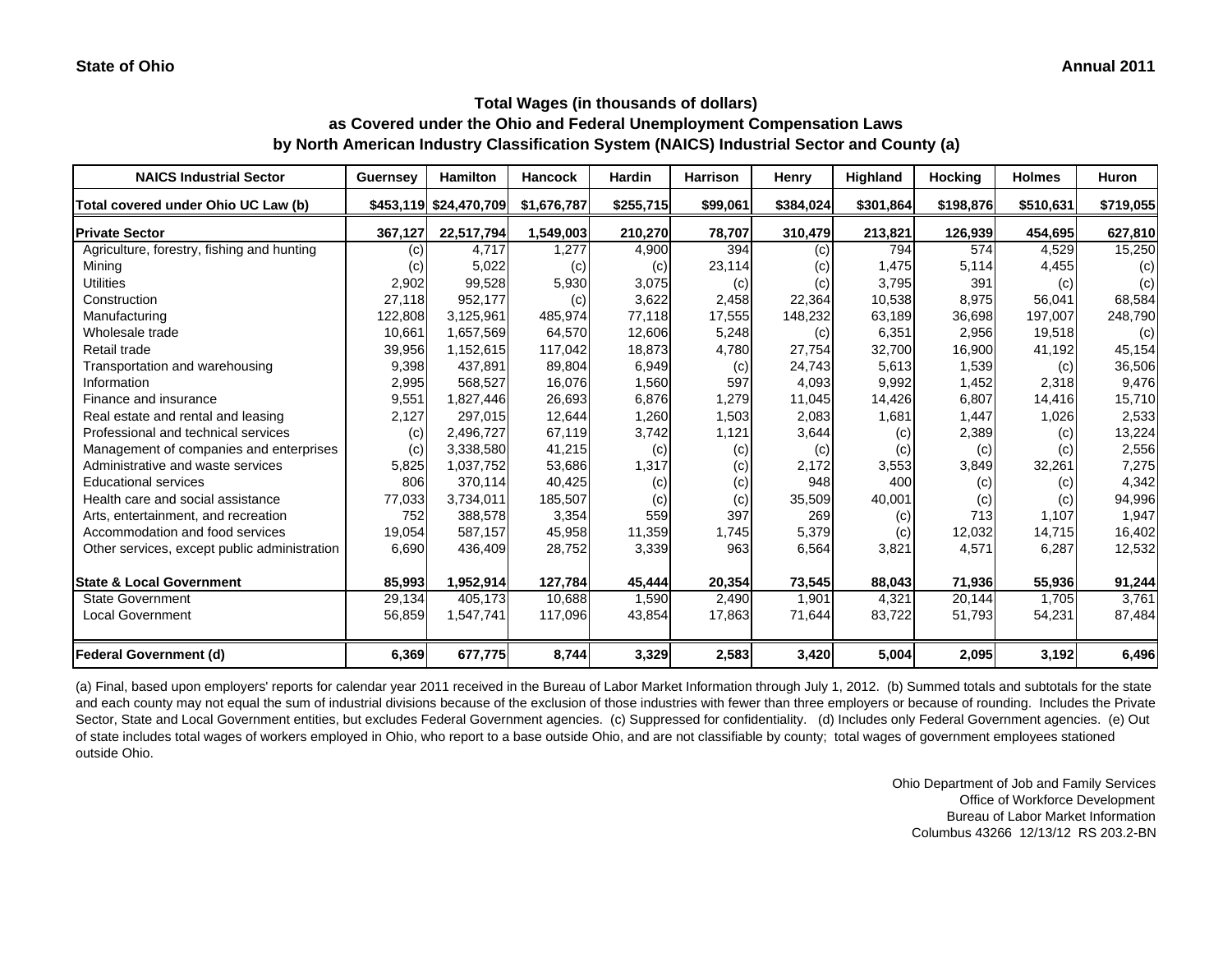| <b>NAICS Industrial Sector</b>               | <b>Jackson</b> | <b>Jefferson</b> | Knox      | Lake        | Lawrence  | Licking     | Logan     | Lorain      | Lucas       | <b>Madison</b> |
|----------------------------------------------|----------------|------------------|-----------|-------------|-----------|-------------|-----------|-------------|-------------|----------------|
| Total covered under Ohio UC Law (b)          | \$324,101      | \$772,763        | \$701,521 | \$3,888,253 | \$356,147 | \$1,844,013 | \$695,121 | \$3,584,742 | \$8,162,737 | \$500,788      |
| <b>Private Sector</b>                        | 269,722        | 663,268          | 604,990   | 3,407,522   | 258,887   | 1,536,044   | 614,027   | 2,982,805   | 6,948,288   | 365,313        |
| Agriculture, forestry, fishing and hunting   | 1,951          | (c)              | 1,939     | 22,609      | (c)       | 10,252      | 2,641     | 27,025      | 6,787       | 4,096          |
| Mining                                       | 10,107         | (c)              | 2,977     | 16,512      | (c)       | 5,733       | 1,798     | 459         | 7,975       | (c)            |
| <b>Utilities</b>                             | (c)            | 81,516           | 2,842     | 128,257     | 5,311     | 12,457      | 1,728     | 26,885      | 42,328      | (c)            |
| Construction                                 | 15,722         | 59,662           | 36,300    | 183,556     | 35,943    | 97,425      | 20,156    | 151,597     | 428,228     | 14,885         |
| Manufacturing                                | 111,991        | 84,144           | 251,960   | 1,334,871   | (c)       | 275,718     | 317,395   | 968,882     | 1,264,104   | 112,708        |
| Wholesale trade                              | 5,185          | 24,497           | 17,581    | 207,813     | 8,094     | 73,616      | 19,619    | 158,413     | 359,115     | (c)            |
| Retail trade                                 | 28,816         | 62,728           | 48,329    | 298,232     | 43,246    | 222,036     | 36,909    | 295,483     | 600,988     | 45,986         |
| Transportation and warehousing               | (c)            | 42,312           | 6,893     | 32,403      | 25,389    | 78,602      | 48,986    | 63,040      | 265,292     | 55,395         |
| Information                                  | 2,694          | 21,601           | 10,574    | 47,182      | 3,431     | 16,593      | 3,393     | 30,477      | 124,048     | 2,716          |
| Finance and insurance                        | 9,275          | 11,741           | 13,205    | 84,983      | 8,963     | 129,089     | 9,841     | 82,178      | 341,669     | 5,411          |
| Real estate and rental and leasing           | 1,355          | 6,224            | 2,751     | 25,302      | 1,621     | 13,055      | 4,607     | 23,247      | 67,537      | 1,663          |
| Professional and technical services          | 2,659          | 12,555           | 13,633    | 151,775     | 6,136     | 113,187     | 22,027    | 115,306     | 492,570     | 28,028         |
| Management of companies and enterprises      | 1,388          | 3,270            | 3,936     | 87,075      | 3,885     | 49,271      | 5,523     | 129,706     | 364,582     | (c)            |
| Administrative and waste services            | 12,931         | 24,108           | 11,046    | 130,559     | 9,053     | 59,272      | 26,015    | 140,256     | 331,569     | (c)            |
| <b>Educational services</b>                  | 493            | (c)              | 54,552    | 42,193      | 831       | 45,480      | 334       | 100,951     | 122,830     | (c)            |
| Health care and social assistance            | 45,072         | (c)              | 96,041    | 406,566     | 57,443    | 227,825     | 63,647    | 484,338     | 1,673,065   | (c)            |
| Arts, entertainment, and recreation          | 343            | 3,787            | 2,066     | 18,755      | 406       | 10,685      | 2,495     | 14,734      | 54,059      | 440            |
| Accommodation and food services              | 9,546          | 19,357           | 17,895    | 109,942     | 14,287    | 64,113      | 13,264    | 98,805      | 243,944     | 11,436         |
| Other services, except public administration | 4,601          | 13,685           | 10,469    | 78,938      | 7,460     | 31,634      | 13,649    | 71,022      | 157,599     | 4,089          |
| <b>State &amp; Local Government</b>          | 54,379         | 109,494          | 96,531    | 480,731     | 97,259    | 307,969     | 81,094    | 601,937     | 1,214,449   | 135,475        |
| <b>State Government</b>                      | 8,865          | 3,907            | (c)       | 4,982       | 10,121    | 46,483      | 3,949     | 58,988      | 419,908     | 66,722         |
| <b>Local Government</b>                      | 45,514         | 105,588          | (c)       | 475,749     | 87,138    | 261,485     | 77,145    | 542,949     | 794,541     | 68,753         |
| <b>Federal Government (d)</b>                | 3,337          | 10,981           | 5,253     | 29,319      | 6,382     | 28,715      | 7,579     | 118,997     | 129,567     | 3,682          |

(a) Final, based upon employers' reports for calendar year 2011 received in the Bureau of Labor Market Information through July 1, 2012. (b) Summed totals and subtotals for the state and each county may not equal the sum of industrial divisions because of the exclusion of those industries with fewer than three employers or because of rounding. Includes the Private Sector, State and Local Government entities, but excludes Federal Government agencies. (c) Suppressed for confidentiality. (d) Includes only Federal Government agencies. (e) Out of state includes total wages of workers employed in Ohio, who report to a base outside Ohio, and are not classifiable by county; total wages of government employees stationed outside Ohio.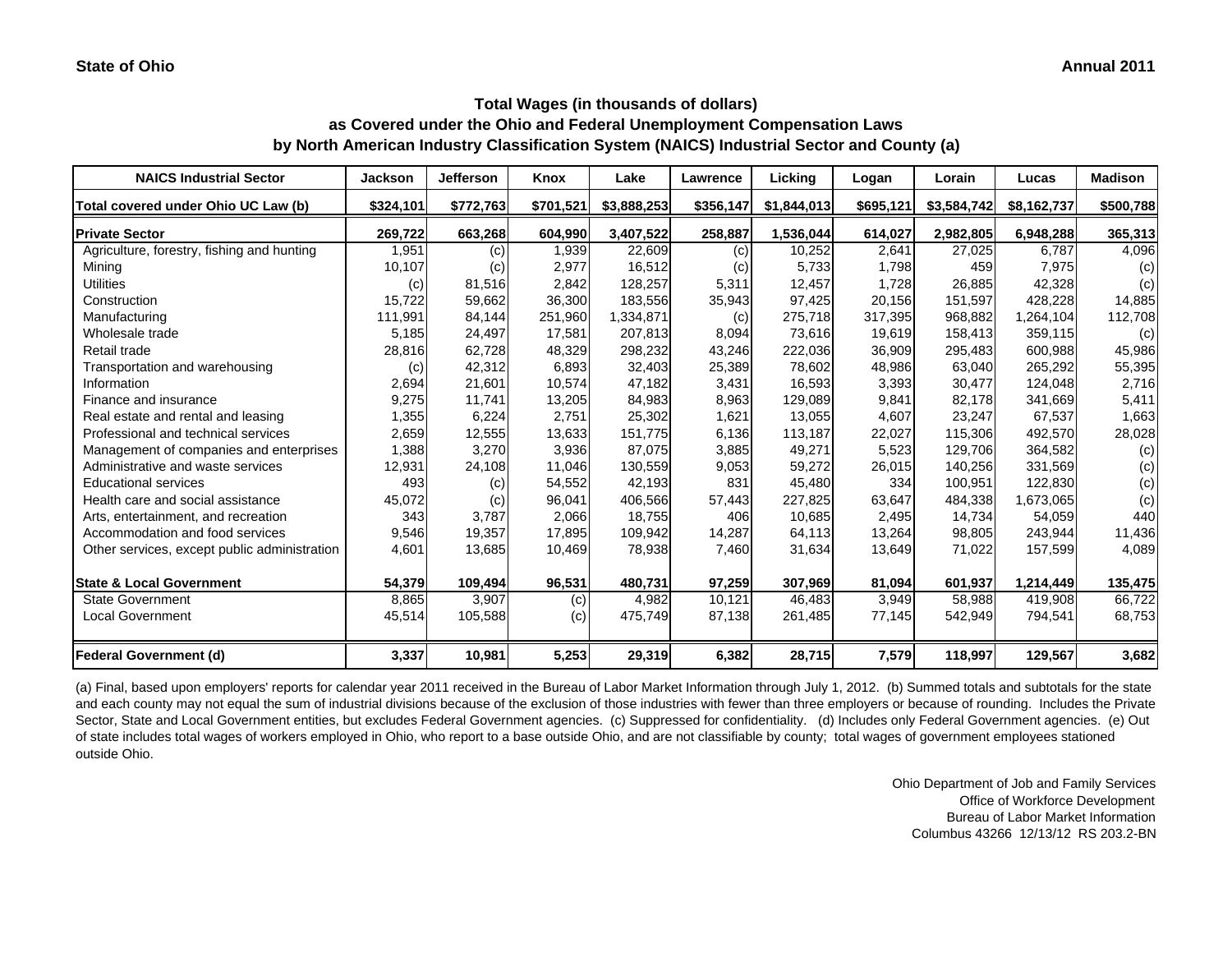# **Total Wages (in thousands of dollars)**

**as Covered under the Ohio and Federal Unemployment Compensation Laws by North American Industry Classification System (NAICS) Industrial Sector and County (a)**

| <b>NAICS Industrial Sector</b>               | <b>Mahoning</b> | Marion    | <b>Medina</b> | <b>Meigs</b> | <b>Mercer</b> | Miami       | <b>Monroe</b> | Montgomery  | Morgan   | <b>Morrow</b> |
|----------------------------------------------|-----------------|-----------|---------------|--------------|---------------|-------------|---------------|-------------|----------|---------------|
| Total covered under Ohio UC Law (b)          | \$3,247,578     | \$875,678 | \$2,067,715   | \$98,918     | \$574,496     | \$1,387,990 | \$134,977     | \$9,822,919 | \$73,733 | \$145,726     |
| <b>Private Sector</b>                        | 2,716,935       | 698,464   | 1,795,162     | 67,971       | 483,104       | 1,199,220   | 112,614       | 8,590,353   | 54,277   | 92,274        |
| Agriculture, forestry, fishing and hunting   | 4,125           | (c)       | 3,490         | 825          | (c)           | (c)         | (c)           | 7,294       | 791      | (c)           |
| Mining                                       | 13,925          | (c)       | 1,701         | 14,408       | (c)           | (c)         | 3,155         | 970         | 451      | (c)           |
| <b>Utilities</b>                             | 28,764          | 7,841     | (c)           | (c)          | (c)           | (c)         | 2,039         | 108,559     | (c)      | (c)           |
| Construction                                 | 199,316         | 22,728    | 139,556       | 8,513        | 35,115        | 58,115      | 4,979         | 353,339     | 1,219    | 5,197         |
| Manufacturing                                | 377,249         | 258,917   | 411,874       | 3,423        | 210,794       | 471,687     | (c)           | 1,326,391   | 24,066   | 33,300        |
| Wholesale trade                              | 220,106         | 34,335    | 140,844       | 1,233        | (c)           | 97,609      | 4,166         | 471,974     | 4,886    | 4,829         |
| Retail trade                                 | 289,203         | 63,127    | 202,364       | 10,495       | 47,179        | 109,342     | 6,022         | 567,712     | 4,657    | 13,906        |
| Transportation and warehousing               | 125,096         | 24,120    | (c)           | (c)          | 36,213        | (c)         | 8,136         | 291,201     | (c)      | (c)           |
| Information                                  | 52,050          | 30,126    | 13,948        | (c)          | 5,522         | 6,343       | 694           | 532,370     | 1,002    | 1,222         |
| Finance and insurance                        | 129,135         | 19,624    | 51,287        | 3,819        | 25,148        | 30,617      | (c)           | 527,286     | (c)      | 2,678         |
| Real estate and rental and leasing           | 24,334          | 10,330    | 15,996        | 241          | 2,477         | 10,564      | (c)           | 108,836     | (c)      | 676           |
| Professional and technical services          | 136,798         | 10,387    | 101,409       | (c)          | (c)           | (c)         | 1,074         | 728,868     | (c)      | (c)           |
| Management of companies and enterprises      | 52,117          | 6,731     | 192,106       | (c)          | (c)           | (c)         | (c)           | 337,729     | (c)      | (c)           |
| Administrative and waste services            | 226,738         | 15,244    | 79,159        | 2,265        | 7,413         | 43,344      | 377           | 383.083     | 1,568    | 1,688         |
| <b>Educational services</b>                  | 31,477          | 1,627     | 6,815         | (c)          | (c)           | 3,366       | (c)           | 269,288     | (c)      | (c)           |
| Health care and social assistance            | 608,409         | 153,144   | 215,228       | (c)          | (c)           | 152,606     | (c)           | 2,046,394   | 8,328    | (c)           |
| Arts, entertainment, and recreation          | 10,289          | 1,946     | 12,459        | (c)          | 1,266         | 3,217       | 99            | 46,587      | 43       | 580           |
| Accommodation and food services              | 115,319         | 21,548    | 65,589        | (c)          | 11,473        | 45,696      | 828           | 293,132     | 1,614    | 3,571         |
| Other services, except public administration | 72,485          | 12,774    | 35,800        | (c)          | 10,530        | 25,921      | 2,331         | 189,340     | 642      | 2,844         |
| <b>State &amp; Local Government</b>          | 530,643         | 177,214   | 272,554       | 30,947       | 91,392        | 188,770     | 22,363        | 1,232,566   | 19,456   | 53,453        |
| <b>State Government</b>                      | 167,963         | 59,635    | 5,606         | 1,555        | 5,925         | 8,201       | 1,531         | 82,263      | 2,303    | 3,517         |
| <b>Local Government</b>                      | 362,680         | 117,579   | 266,948       | 29,393       | 85,467        | 180,568     | 20,831        | 1,150,302   | 17,153   | 49,936        |
| <b>Federal Government (d)</b>                | 83,471          | 6,599     | 19,264        | 3,513        | 4,865         | 10,318      | 2,090         | 302,587     | 1,564    | 2,355         |

(a) Final, based upon employers' reports for calendar year 2011 received in the Bureau of Labor Market Information through July 1, 2012. (b) Summed totals and subtotals for the state and each county may not equal the sum of industrial divisions because of the exclusion of those industries with fewer than three employers or because of rounding. Includes the Private Sector, State and Local Government entities, but excludes Federal Government agencies. (c) Suppressed for confidentiality. (d) Includes only Federal Government agencies. (e) Out of state includes total wages of workers employed in Ohio, who report to a base outside Ohio, and are not classifiable by county; total wages of government employees stationed outside Ohio.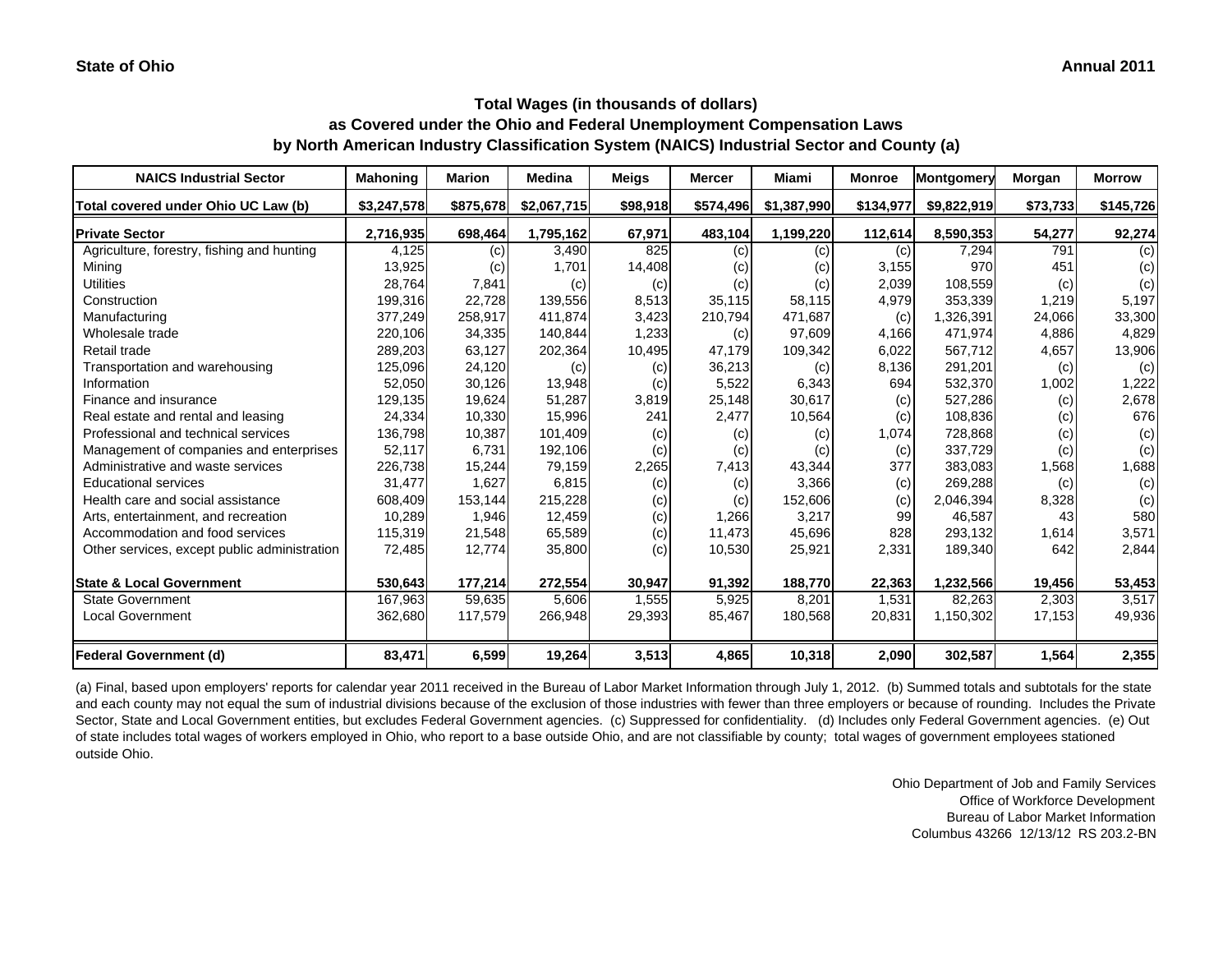| <b>NAICS Industrial Sector</b>               | <b>Muskingum</b> | <b>Noble</b> | Ottawa    | <b>Paulding</b> | Perry     | Pickaway  | <b>Pike</b> | Portage     | Preble    | <b>Putnam</b> |
|----------------------------------------------|------------------|--------------|-----------|-----------------|-----------|-----------|-------------|-------------|-----------|---------------|
| Total covered under Ohio UC Law (b)          | \$1.082.647      | \$90,633     | \$490.863 | \$149,833       | \$188,451 | \$534.161 | \$367,875   | \$1,936,826 | \$316,459 | \$345,301     |
| <b>Private Sector</b>                        | 913,644          | 51,422       | 407,880   | 113,733         | 133,699   | 359,365   | 317,655     | 1,380,850   | 255,563   | 291,630       |
| Agriculture, forestry, fishing and hunting   | 455              | (c)          | (c)       | (c)             | 546       | (c)       | (c)         | 3,365       | 3,251     | (c)           |
| Mining                                       | 21,810           | (c)          | (c)       | (c)             | 10,109    | (c)       | (c)         | 15,072      | 1,071     | (c)           |
| <b>Utilities</b>                             | 15,547           | 467          | (c)       | (c)             | 2,414     | 2,724     | (c)         | (c)         | (c)       | (c)           |
| Construction                                 | 68,225           | 2,921        | 16,480    | 7,780           | 32,999    | 38,723    | 31.701      | 76.721      | 10.824    | 30,361        |
| Manufacturing                                | 146,514          | 8,583        | 117,865   | 45,974          | 28,372    | 134,003   | 130,690     | 503,105     | 131,123   | 130,218       |
| Wholesale trade                              | 34,773           | 3,215        | (c)       | 7,514           | 3,079     | 21,051    | 5,127       | 134,443     | 10,907    | (c)           |
| Retail trade                                 | 104,073          | 5,210        | 36,096    | 8,019           | 12,449    | 33,196    | 19,756      | 145,936     | 27,624    | 24,185        |
| Transportation and warehousing               | 44,719           | 2,776        | 10,836    | (c)             | 1,579     | 8,061     | (c)         | (c)         | (c)       | 12,787        |
| Information                                  | 16,897           | 640          | 3,094     | 541             | 1,154     | 2,233     | 1,188       | 12,270      | 802       | 2,234         |
| Finance and insurance                        | 33,246           | 2,735        | 12,054    | 3,594           | 5,097     | 11,222    | 7,189       | 31,162      | 8,379     | 12,946        |
| Real estate and rental and leasing           | 6,959            | 49           | 3,943     | 474             | 257       | 1,985     | 771         | 18,642      | 1,641     | 806           |
| Professional and technical services          | 28,916           | 1,855        | (c)       | 1,247           | 3,387     | (c)       | 14,337      | 65,287      | (c)       | 11,605        |
| Management of companies and enterprises      | 4,805            | (c)          | (c)       | (c)             | (c)       | (c)       | (c)         | 46,245      | (c)       | (c)           |
| Administrative and waste services            | 23,618           | (c)          | 5,443     | 1,484           | (c)       | 12,145    | 37,766      | 40,896      | 3,852     | 10,066        |
| <b>Educational services</b>                  | 21,486           | (c)          | 865       | (c)             | (c)       | 109       | (c)         | 20,300      | (c)       | 1,963         |
| Health care and social assistance            | 268,805          | 10,120       | 47,508    | (c)             | (c)       | 57,090    | (c)         | 111,142     | (c)       | 24,770        |
| Arts, entertainment, and recreation          | 5,217            | (c)          | 15,026    | (c)             | (c)       | 2,122     | 116         | 11,386      | 616       | 1,144         |
| Accommodation and food services              | 40,751           | (c)          | 25,081    | (c)             | (c)       | 12,044    | 7,717       | 60,262      | 9.845     | 6,288         |
| Other services, except public administration | 26,828           | 825          | 8,214     | 1,889           | 2,689     | 4,585     | 3,457       | 35,142      | 5,269     | 5,557         |
| <b>State &amp; Local Government</b>          | 169,003          | 39,210       | 82,983    | 36,099          | 54,752    | 174,797   | 50,220      | 555,977     | 60,896    | 53,671        |
| <b>State Government</b>                      | 13,032           | 24,579       | 10,924    | 1,441           | 1.785     | 75,577    | 4,009       | 247,543     | 3,296     | 2,281         |
| <b>Local Government</b>                      | 155,971          | 14,631       | 72,059    | 34,658          | 52,966    | 99,220    | 46,211      | 308,434     | 57,600    | 51,390        |
| <b>Federal Government (d)</b>                | 13,383           | 1,026        | 9,266     | 2,091           | 2,657     | 4,397     | 4,724       | 16,779      | 3,652     | 3,384         |

(a) Final, based upon employers' reports for calendar year 2011 received in the Bureau of Labor Market Information through July 1, 2012. (b) Summed totals and subtotals for the state and each county may not equal the sum of industrial divisions because of the exclusion of those industries with fewer than three employers or because of rounding. Includes the Private Sector, State and Local Government entities, but excludes Federal Government agencies. (c) Suppressed for confidentiality. (d) Includes only Federal Government agencies. (e) Out of state includes total wages of workers employed in Ohio, who report to a base outside Ohio, and are not classifiable by county; total wages of government employees stationed outside Ohio.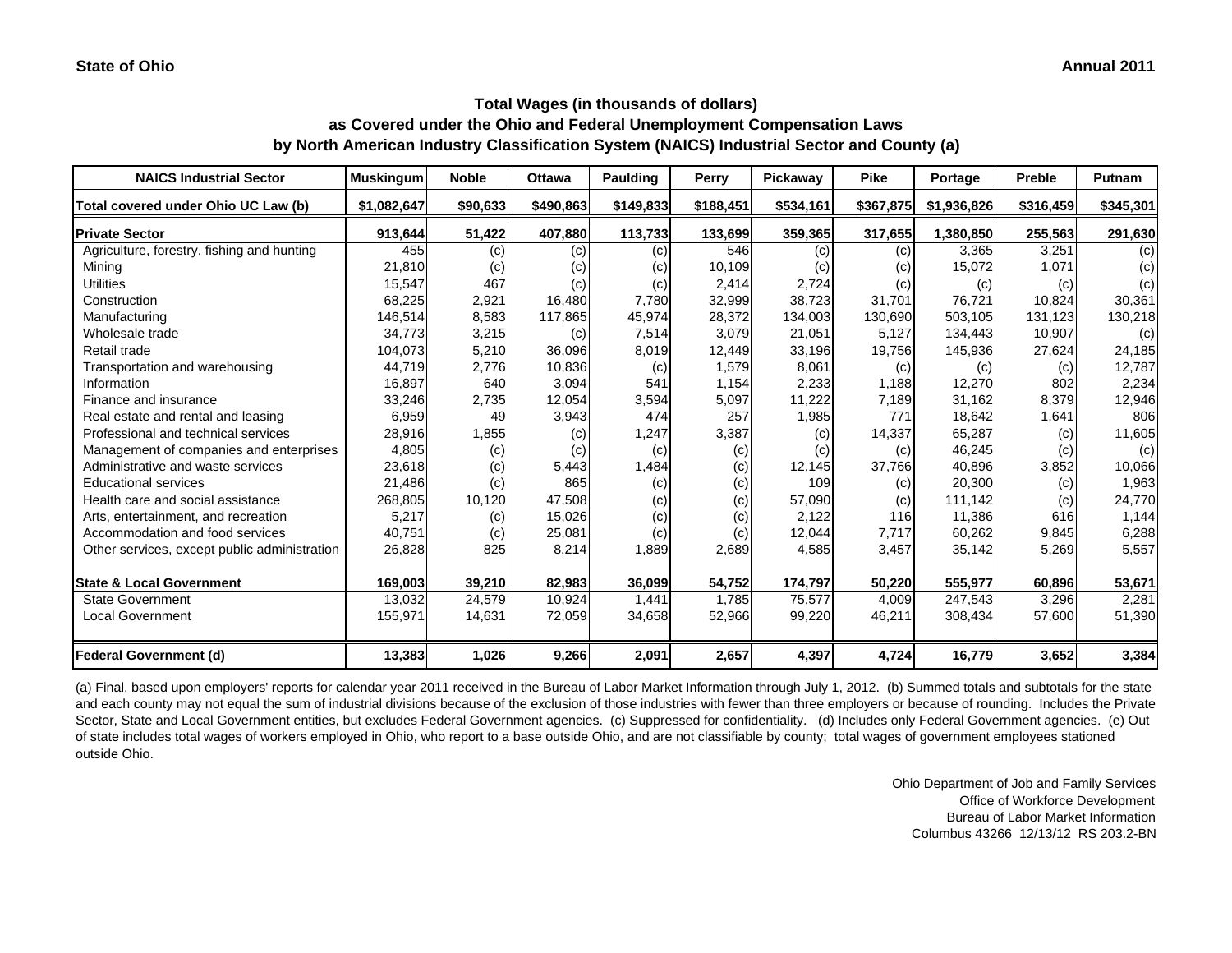## **Total Wages (in thousands of dollars) as Covered under the Ohio and Federal Unemployment Compensation Laws**

**by North American Industry Classification System (NAICS) Industrial Sector and County (a)**

| <b>NAICS Industrial Sector</b>               | <b>Richland</b> | <b>Ross</b> | Sandusky  | <b>Scioto</b> | <b>Seneca</b> | <b>Shelby</b> | <b>Stark</b> | <b>Summit</b>            | Trumbull    | <b>Tuscarawas</b> |
|----------------------------------------------|-----------------|-------------|-----------|---------------|---------------|---------------|--------------|--------------------------|-------------|-------------------|
| Total covered under Ohio UC Law (b)          | \$1,663,790     | \$953,985   | \$871,788 | \$761,009     | \$597,924     | \$1,051,312   |              | \$5,519,596 \$10,811,907 | \$2,694,242 | \$1,068,118       |
| <b>Private Sector</b>                        | 1,369,487       | 754,788     | 755,619   | 561,257       | 497,061       | 953,262       | 4,812,855    | 9,561,249                | 2,328,872   | 904,625           |
| Agriculture, forestry, fishing and hunting   | 1,925           | 1,445       | 4,126     | (c)           | 2,499         | 2,841         | 8,314        | 3,569                    | 2,332       | 3,032             |
| Mining                                       | 694             | 689         | 2,206     | (c)           | 5,081         | (c)           | 14,742       | 2,719                    | 1,541       | 26,868            |
| <b>Utilities</b>                             | (c)             | 11,601      | 6,357     | 6,118         | 6,879         | (c)           | 40,921       | 78,005                   | 11,368      | 4,771             |
| Construction                                 | 74,594          | 21,365      | 29,877    | 23,199        | 42,054        | 62,398        | 279,326      | 441.110                  | 109,664     | 49,133            |
| Manufacturing                                | 404,971         | 245,435     | 371,387   | 73,672        | 153,981       | 565,867       | 1,339,186    | 1,575,882                | 933,510     | 304,719           |
| Wholesale trade                              | 70.976          | 19,631      | 22,921    | 8.914         | 23,339        | 59,430        | 296.111      | 783,586                  | 95.021      | 52,037            |
| Retail trade                                 | 161,539         | 85,187      | 62,414    | 66,913        | 49,204        | 43,773        | 456,178      | 725,214                  | 227,300     | 94,828            |
| Transportation and warehousing               | (c)             | 23,523      | 21,317    | 17,094        | 21,536        | (c)           | 99,235       | 312.072                  | 90,466      | 33,567            |
| Information                                  | 44,229          | 19,388      | 4.740     | 7.739         | 5,842         | 7,984         | 67.957       | 191.170                  | 26,040      | 9,494             |
| Finance and insurance                        | 45,240          | 17,448      | 18,255    | 19,003        | 22,217        | 14,114        | 258,574      | 498,297                  | 57,761      | 26,358            |
| Real estate and rental and leasing           | 10,025          | 3,154       | 10,972    | 6,248         | 1,337         | 4,190         | 40.721       | 83,378                   | 27,975      | 7,486             |
| Professional and technical services          | 41,956          | 13,583      | 13,306    | 31,773        | 10,547        | (c)           | 191,061      | 740,717                  | 56,870      | 33,506            |
| Management of companies and enterprises      | 4,858           | 11,104      | 13,502    | 2,254         | 13,459        | (c)           | 81.601       | 1,279,982                | 53,171      | 5,624             |
| Administrative and waste services            | 85,046          | 21,885      | 27,922    | 23,583        | 9,914         | 33,594        | 203,326      | 437,183                  | 93,673      | 35,760            |
| <b>Educational services</b>                  | 10,995          | 4,251       | (c)       | 5,451         | 33,829        | (c)           | 86,881       | 105,505                  | 12,846      | 3,563             |
| Health care and social assistance            | 275,810         | 212,727     | (c)       | 226,813       | 68,184        | (c)           | 1,017,517    | 1,762,235                | 406,718     | 147,471           |
| Arts, entertainment, and recreation          | 6,183           | 2,397       | 4,101     | 916           | 1,606         | 942           | 26,783       | 57,221                   | 8,643       | 3,547             |
| Accommodation and food services              | 54,459          | 30,710      | 20,957    | 29,563        | 14,618        | 15,252        | 183,716      | 272,235                  | 72,408      | 37,441            |
| Other services, except public administration | 27,650          | 9,266       | 15,115    | 11,035        | 10,935        | 12,217        | 120,705      | 211,168                  | 41,566      | 25,421            |
| <b>State &amp; Local Government</b>          | 294,304         | 199.198     | 116,168   | 199,751       | 100,863       | 98,050        | 706,742      | 1.250.659                | 365,370     | 163,493           |
| <b>State Government</b>                      | 79,402          | 79,855      | 5,139     | 82,294        | 18,834        | 13,895        | 83.811       | 267,503                  | 40,424      | 23,378            |
| <b>Local Government</b>                      | 214,902         | 119,343     | 111,029   | 117,457       | 82,029        | 84,155        | 622,930      | 983,156                  | 324,946     | 140,115           |
| Federal Government (d)                       | 37,890          | 99,883      | 5,558     | 9,690         | 6,037         | 4,301         | 65,338       | 127,836                  | 28,267      | 12,879            |

(a) Final, based upon employers' reports for calendar year 2011 received in the Bureau of Labor Market Information through July 1, 2012. (b) Summed totals and subtotals for the state and each county may not equal the sum of industrial divisions because of the exclusion of those industries with fewer than three employers or because of rounding. Includes the Private Sector, State and Local Government entities, but excludes Federal Government agencies. (c) Suppressed for confidentiality. (d) Includes only Federal Government agencies. (e) Out of state includes total wages of workers employed in Ohio, who report to a base outside Ohio, and are not classifiable by county; total wages of government employees stationed outside Ohio.